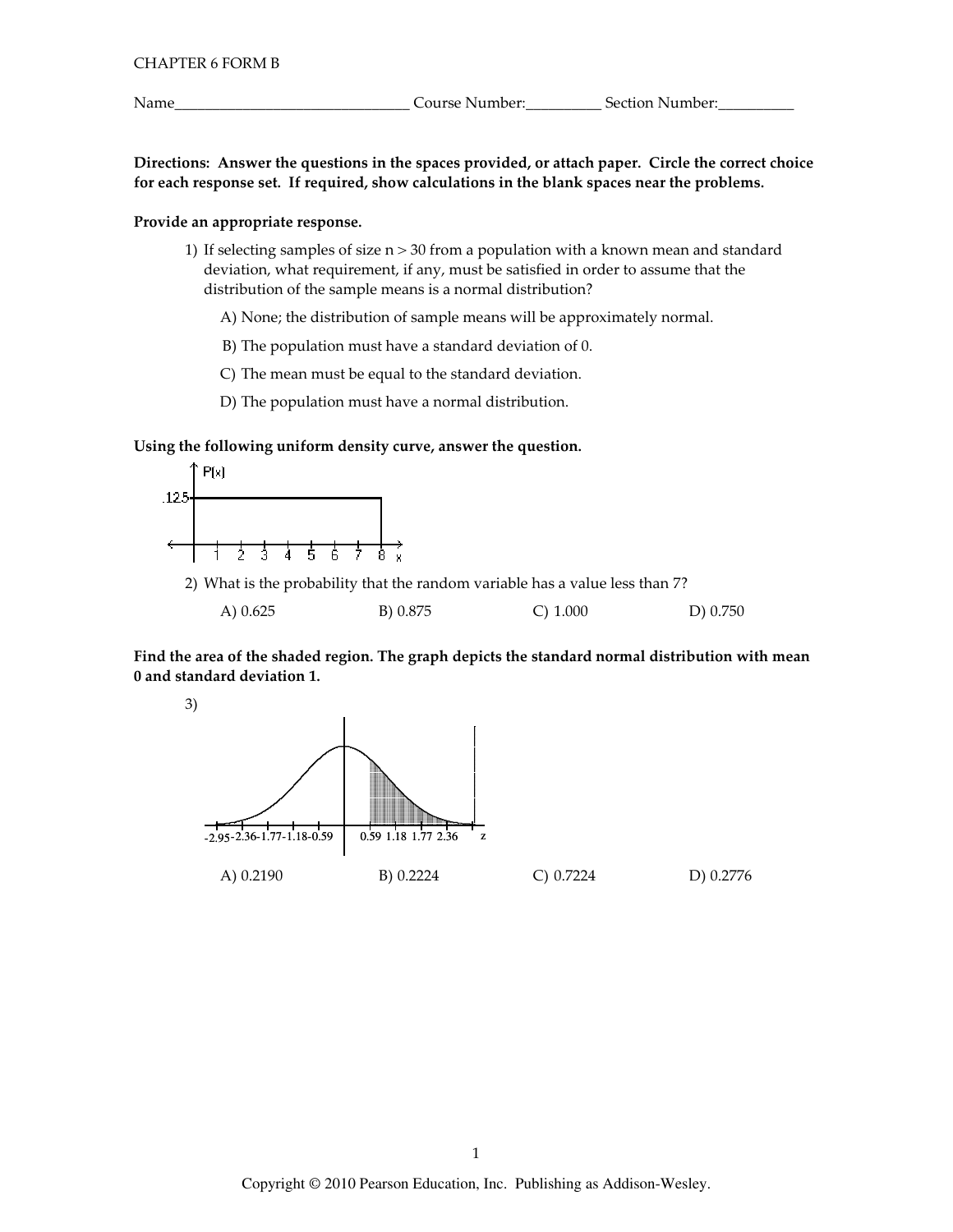Find the indicated z score. The graph depicts the standard normal distribution with mean 0 and standard deviation 1.



## If z is a standard normal variable, find the probability.

|  |  | 5) The probability that z is greater than $-1.82$ |  |  |  |
|--|--|---------------------------------------------------|--|--|--|
|--|--|---------------------------------------------------|--|--|--|

| A) 0.4656 | B) $-0.0344$ | C) 0.0344 | D) 0.9656 |
|-----------|--------------|-----------|-----------|
|-----------|--------------|-----------|-----------|

#### Solve the problem.

6) For a standard normal distribution, find the percentage of data that are between 3 standard deviations below the mean and 1 standard deviation above the mean.

| A) 84.00% | B) 16.00% | C) $15.74\%$ | D) 99.74% |
|-----------|-----------|--------------|-----------|
|-----------|-----------|--------------|-----------|

#### Provide an appropriate response.

7) Find the indicated IQ score. The graph depicts IQ scores of adults, and those scores are normally distributed with a mean of 100 and a standard deviation of 15 (as on the Wechsler test).



A) 102.6 B) 97.5  $C)$  110.7 D) 129.6

#### Solve the problem. Round to the nearest tenth unless indicated otherwise.

8) Scores on a test are normally distributed with a mean of 65.3 and a standard deviation of 10.3. Find P<sub>81</sub>, which separates the bottom 81% from the top 19%.

A $) 68.3$ B) 74.4  $C) 0.88$  $D) 0.291$ 

#### Find the indicated probability.

9) The incomes of trainees at a local mill are normally distributed with a mean of \$1100 and a standard deviation of \$150. What percentage of trainees earn less than \$900 a month?

B) 90.82% C)  $9.18%$ D) 35.31% A) 40.82%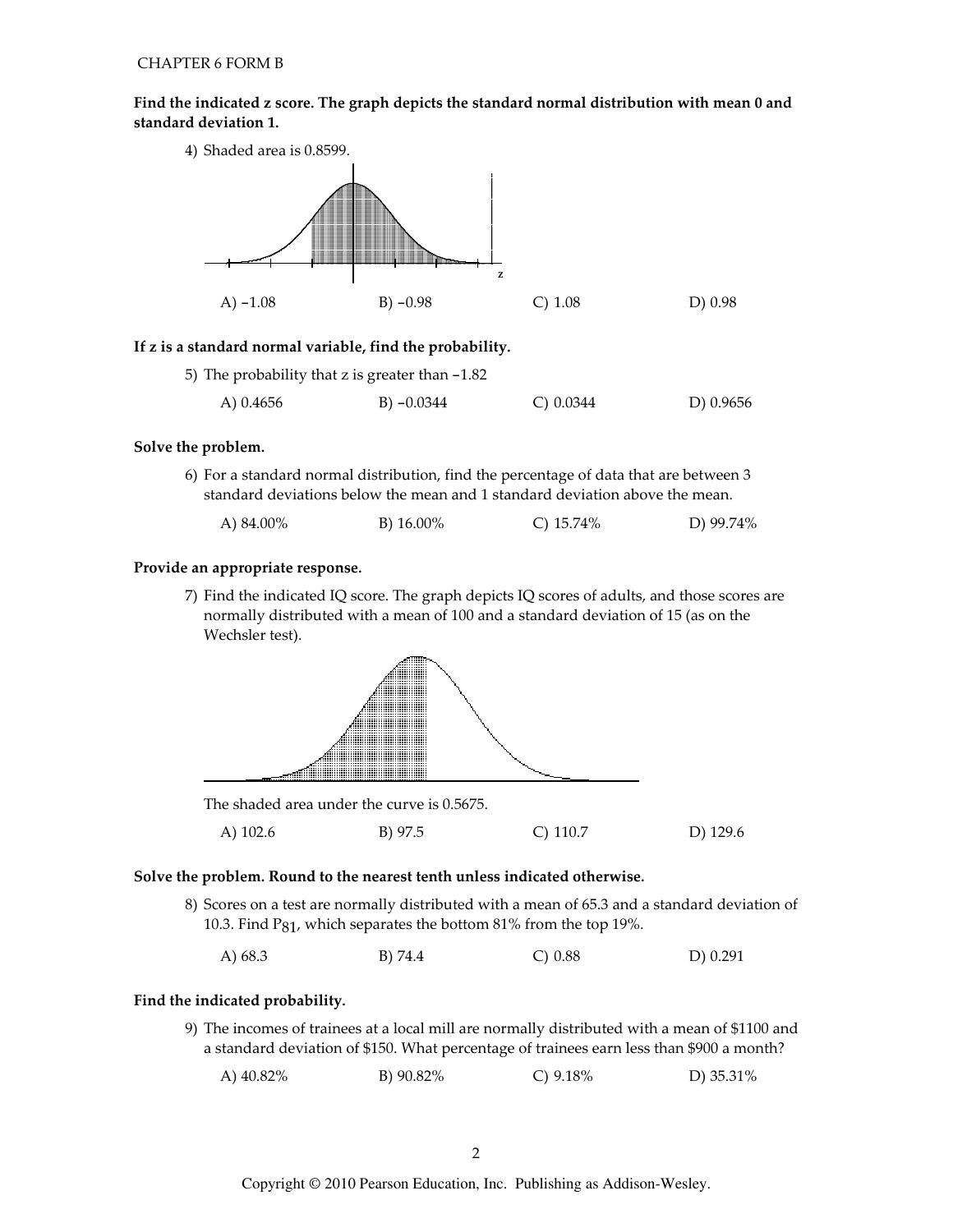## Provide an appropriate response.

10) A recent survey based on a random sample of  $n = 470$  voters, predicted that the Independent candidate for the mayoral election will get 24% of the vote, but he actually gets 27%. Can it be concluded that the survey was done incorrectly?

## Solve the problem.

11) The annual precipitation amounts in a certain mountain range are normally distributed with a mean of 91 inches, and a standard deviation of 14 inches. What is the probability that the mean annual precipitation during 49 randomly picked years will be less than 93.8 inches?

| B) 0.5808<br>A) 0.4192<br>$C$ ) 0.9192 | D) 0.0808 |
|----------------------------------------|-----------|
|----------------------------------------|-----------|

12) A bank's loan officer rates applicants for credit. The ratings are normally distributed with a mean of 200 and a standard deviation of 50. If 40 different applicants are randomly selected, find the probability that their mean is above 215.

| A) 0.3821 | B) 0.4713 | $C$ ) 0.1179 | D) 0.0287 |
|-----------|-----------|--------------|-----------|
|           |           |              |           |

13) A final exam in Math 160 has a mean of 73 with standard deviation 7.8. If 24 students are randomly selected, find the probability that the mean of their test scores is greater than 71.

| A) 0.8962 | B) 0.9012 | C) 0.0008 | D) $0.5036$ |
|-----------|-----------|-----------|-------------|
|           |           |           |             |

The given values are discrete. Use the continuity correction and describe the region of the normal distribution that corresponds to the indicated probability.

| 14) The probability of at least 49 boys |                                  |
|-----------------------------------------|----------------------------------|
| A) The area to the right of 49          | B) The area to the left of 48.5  |
| C) The area to the right of 48.5        | D) The area to the right of 49.5 |

- 15) The probability of no more than 71 defective CD's
	- B) The area to the right of 71.5 A) The area to the left of 71
	- C) The area to the left of 70.5 D) The area to the left of 71.5

## For the binomial distribution with the given values for n and p, state whether or not it is suitable to use the normal distribution as an approximation.

- 16)  $n = 15$  and  $p = 0.2$ 
	- A) Normal approximation is not suitable.
	- B) Normal approximation is suitable.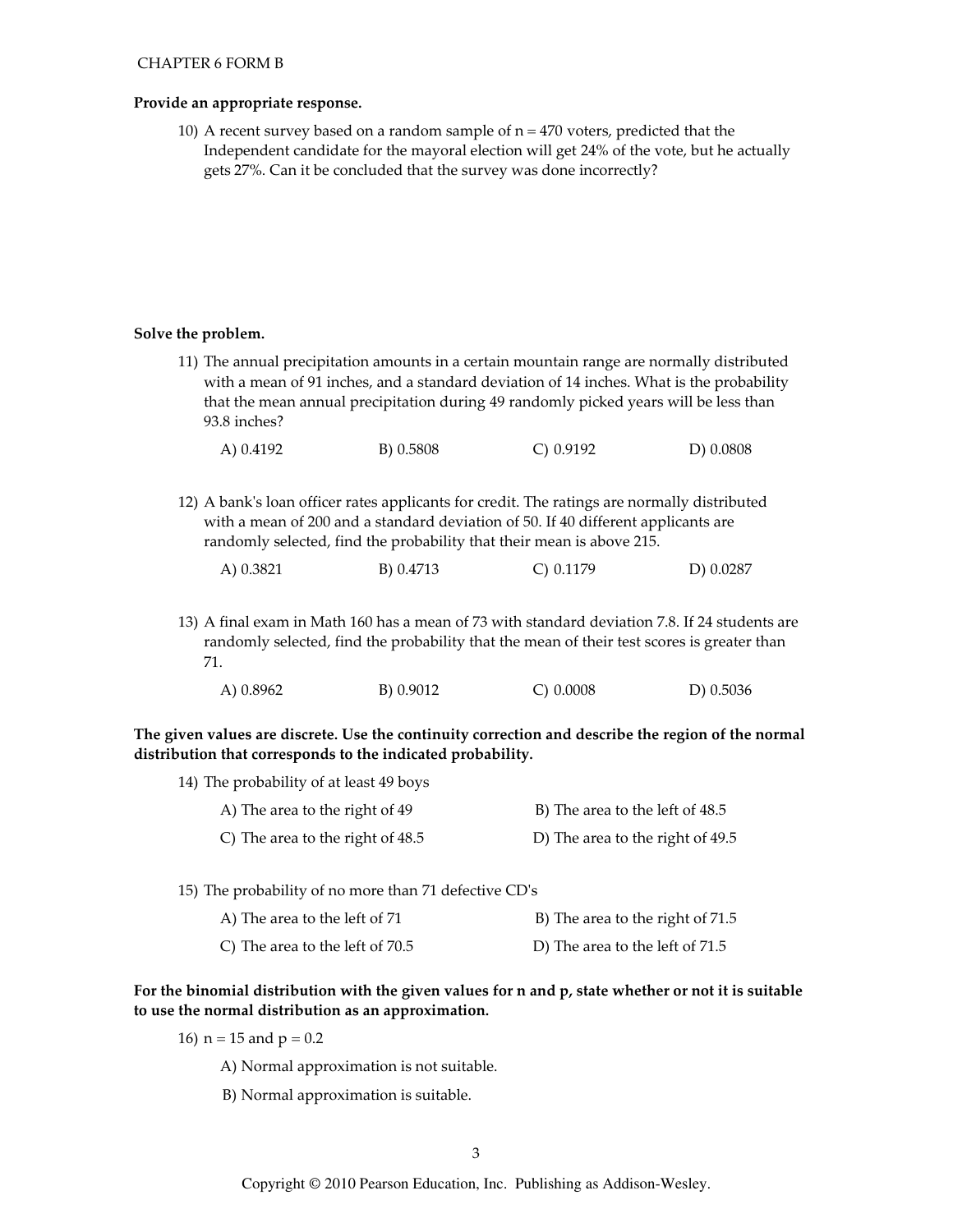#### Estimate the indicated probability by using the normal distribution as an approximation to the binomial distribution.

17) A product is manufactured in batches of 120 and the overall rate of defects is 5%. Estimate the probability that a randomly selected batch contains more than 6 defects.

| A) 0.5871 | B) 0.4641 | $C$ ) 0.0832 | D) 0.4168 |
|-----------|-----------|--------------|-----------|
|           |           |              |           |

#### Use the normal distribution to approximate the desired probability.

18) A coin is tossed 20 times. A person, who claims to have extrasensory perception, is asked to predict the outcome of each flip in advance. She predicts correctly on 16 tosses. What is the probability of being correct 16 or more times by guessing? Does this probability seem to verify her claim?

A) 0.0069, yes B) 0.4931, no C) 0.4931, yes D) 0.0069, no

## Solve the problem.

19) A normal quartile plot is given below for the weekly incomes (in dollars) of a sample of engineers in one town. Use the plot to assess the normality of the incomes of engineers in this town. Explain your reasoning.

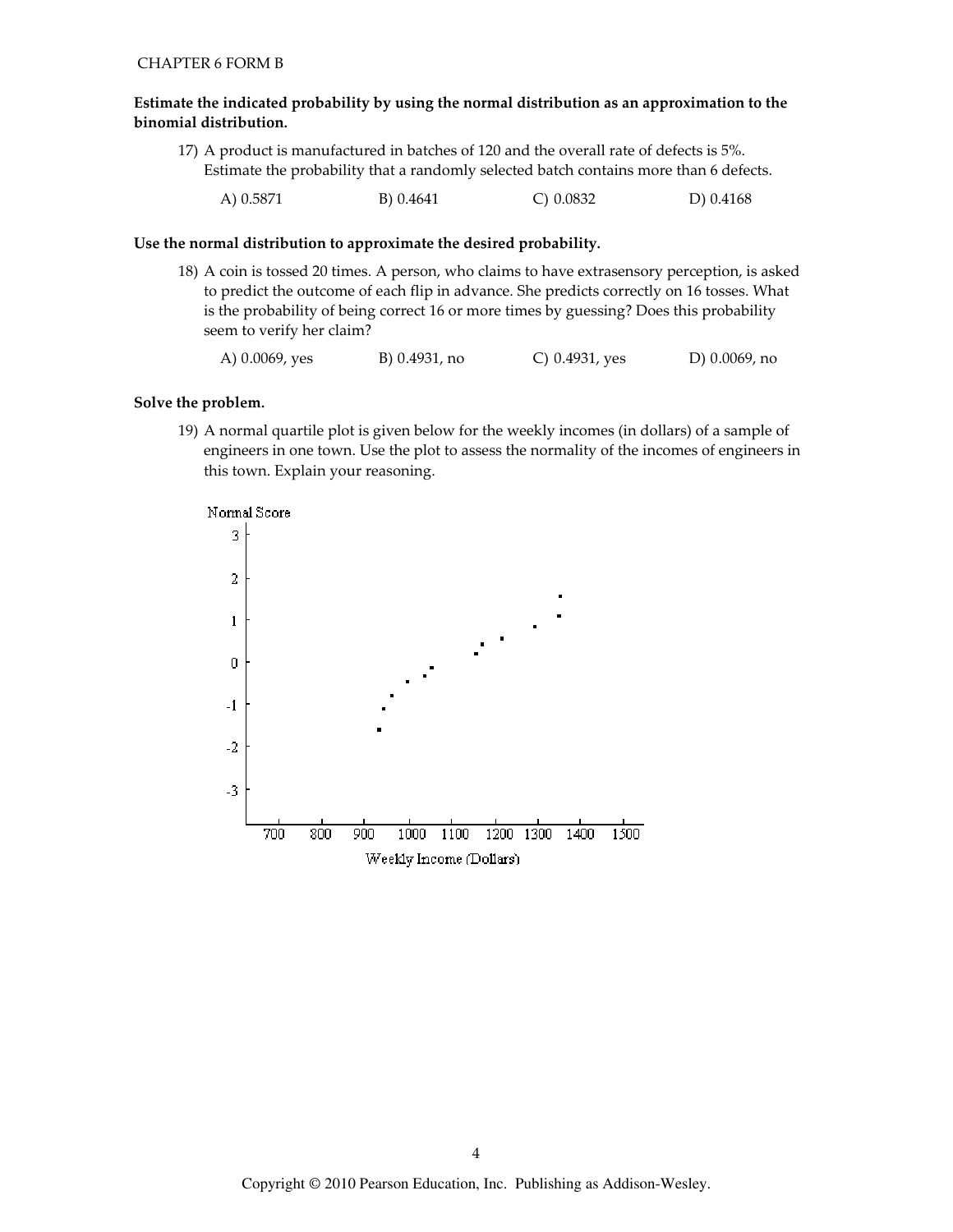Examine the given data set and determine whether the requirement of a normal distribution is satisfied. Assume that the requirement for a normal distribution is loose in the sense that the population distribution need not be exactly normal, but it must have a distribution which is basically symmetric with only one mode. Explain why you do or do not think that the requirement is satisfied.

20) The heart rates (in beats per minute) of 30 randomly selected students are given below. (Hint: Use computer assistance.)

|  | 78 64 69 75    | 80 |
|--|----------------|----|
|  | 63 70 72 72    | 68 |
|  | 77 71 74 84 70 |    |
|  | 62 67 71 69 58 |    |
|  | 74 70 80 63    | 88 |
|  | 60 68 69 70 71 |    |